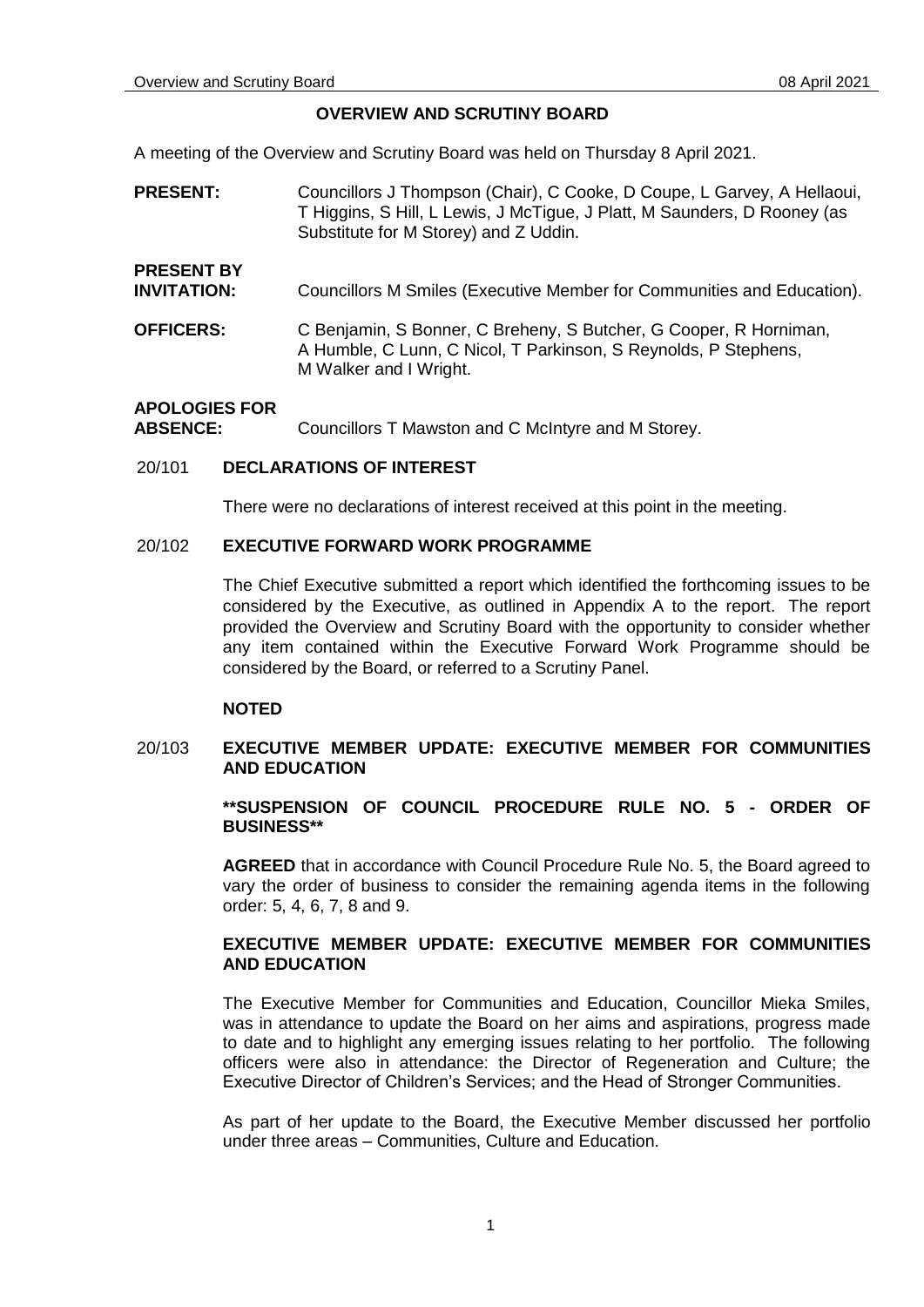## **Communities**

- In terms of aims and aspirations it was explained that, overall, this was to achieve a safer Middlesbrough because this impacted upon wellbeing, business and perceptions of the town. In addition, the Executive Member wished to see further joint working to avoid duplication and to spread resources further, and also to support communities to help themselves.
- The Executive Member currently chaired the Community Safety Partnership. A Community Safety Strategy was currently being finalised, which had required extensive partnership working.
- The Neighbourhood Safety departments had recently been revamped, with a new structure consisting approximately 60 Street Wardens now in place. The Street Wardens had received new powers, including the ability to compel individuals to provide personal details. A new Operational Manager had also been assigned to post.
- Active Intelligence Mapping (AIM) a Data Analyst had been employed to pull together crime and Anti-Social Behaviour statistics; fortnightly meetings were held to discuss major issues and the deployment of resources. This was progressing well.
- Locality working this had been slightly delayed due to COVID-19, but a large amount of collaborative work had been carried out virtually.
- Regarding the Community Grants Scheme, there was £160,000 of grant funding available for community groups to apply for (for grants of up to £1500). The Executive Member sat on the grants panel that awarded the funding and felt that a lot of positive work was taking place in local communities.
- A Community Strategy was currently in development.
- In terms of emerging issues, reference was made to the reopening of the Community Hubs and Libraries from 12 April 2021.
- Reference was made to smaller community and charitable organisations; it was felt that close monitoring of their progress during COVID-19 was required.

## **Culture**

- In terms of aims and aspirations, reference was made to the success of the Big Weekend event. Next steps to build on that success by bringing further high profile events to Middlesbrough were impacted by COVID-19, but work was now taking place to create a calendar of events.
- In terms of income generation, the Executive Member wished to enhance the Council's commercial outlook; reference was made to the Town Hall and increasing profits for reinvestment in cultural activities.
- Work was taking place to improve key assets, such as Newham Grange Farm and Teesauraus Park.
- Of importance to the Executive Member was heritage preservation, with mention being made of the Old Town Hall, Captain Cook Pub and the Transporter Bridge. Support to culture was also a key priority.
- Regarding progress made to date, reference was made to the Middlesbrough Cultural Partnership, which was a collective chaired by the Head of Culture. Over the past year, all of the organisations had been awarded a collective £1m, which was an excellent achievement. A new website had been established and a dedicated Press Officer assigned to post.
- Reference was made to Newham Grange Farm, the work being undertaken and to the creation of a new, refurbished linear building which would host educational activities.
- Regarding Christmas lights, although people could not be invited into the Town last year due to COVID-19, these had been a success, with many positive comments being made on social media. This success would be built-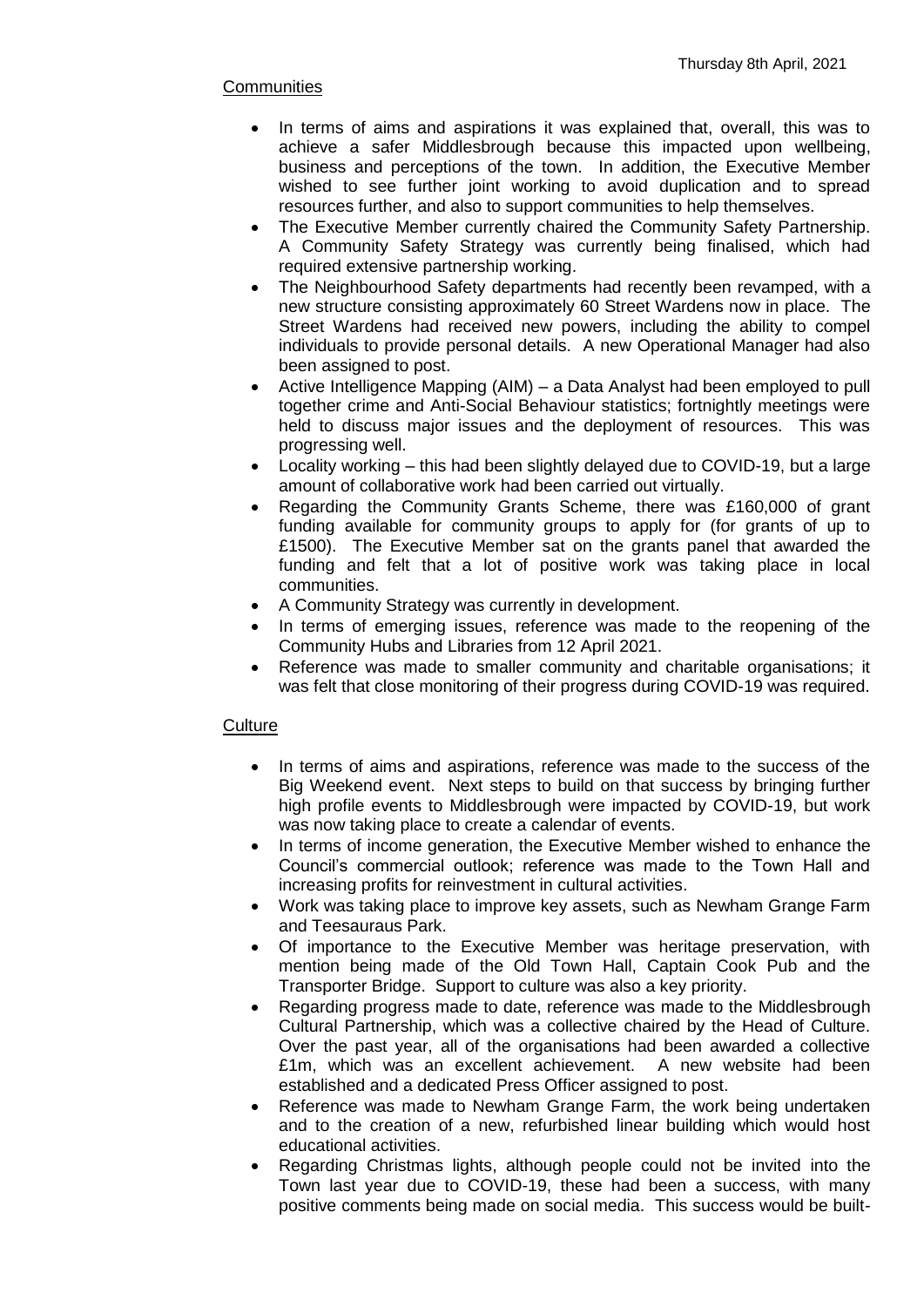on later this year.

- Regarding the Towns Fund and Future High Streets Fund, the Council had secured £36m, another excellent achievement. The Executive Member explained that she had been an advocate for use of a portion of the funding for heritage preservation and events.
- Over the last year, applications for recovery funding from the Arts Council had been made wherever possible; circa. £500,000 had been received for culture.
- In terms of emerging issues, this was about reopening and looking at the events calendar. The task of the Events Team was to achieve a balance between promoting events with the restrictions/expectations of COVID-19; progress was likely to be slow but steady to ensure safety. Museums would be reopening in mid-July.

### **Education**

- The Executive Member was awarded this remit in summer 2020. It was acknowledged that there had been some initial concern as to the vastness of the portfolio, but felt that a good understanding had been achieved since that time.
- Regarding aims, reference was made to Middlesbrough's maintained Primary Schools and to the Academies in the area. The Executive Member's aim was to ensure that staff felt supported by the Local Authority; this work commenced through visits to schools and discussions with Head Teachers. Consideration was given to statutory responsibilities, including the provision of school places.
- Mention was made of the Council's '50 Futures' initiative; the Executive Member wished to expand this.
- Reference was made to Children's Services and the challenges that had been faced; the Executive Member played an integral role within the improvement plan.
- In terms of progress made to date, it was explained that constant dialogue had been established with Head Teachers and school staff, with support being provided as required – the example of hand sanitiser provision during the pandemic was provided.
- Another significant achievement revolved around digital inclusion and £350,000 being invested to provide additional laptops to children across Middlesbrough. Work was currently being undertaken on the development of a wider strategy for digital inclusion.
- In terms of '50 Futures', the Executive Member had been approached by Teesside University who wished to see something similar to the initiative, but working across the town. Work was currently being undertaken to develop a 'one-stop shop' for anyone in Middlesbrough seeking work opportunities or career development.
- Regarding care leavers, the importance of ensuring the education of children in care was highlighted as a priority. As part of this, opportunities for work placements within the Council for care leavers were constantly being sought, and it was noted that several successful appointments had been made.
- In relation to new ideas, the Executive Member was currently working on a project entitled 'School Streets', which focused on limiting traffic outside of schools between certain hours. This would mean that children would be more likely to travel actively to school in a variety of ways.
- In terms of emerging issues, the biggest would revolve around children 'catching-up'. It was explained that the Government would be investing heavily in this and the funding would go directly to schools - further details regarding this were currently awaited. It was highlighted that the Council had been awarded £1m from the holiday activity fund, which would assist with this work. Regarding mental health in children, the difficulties experienced over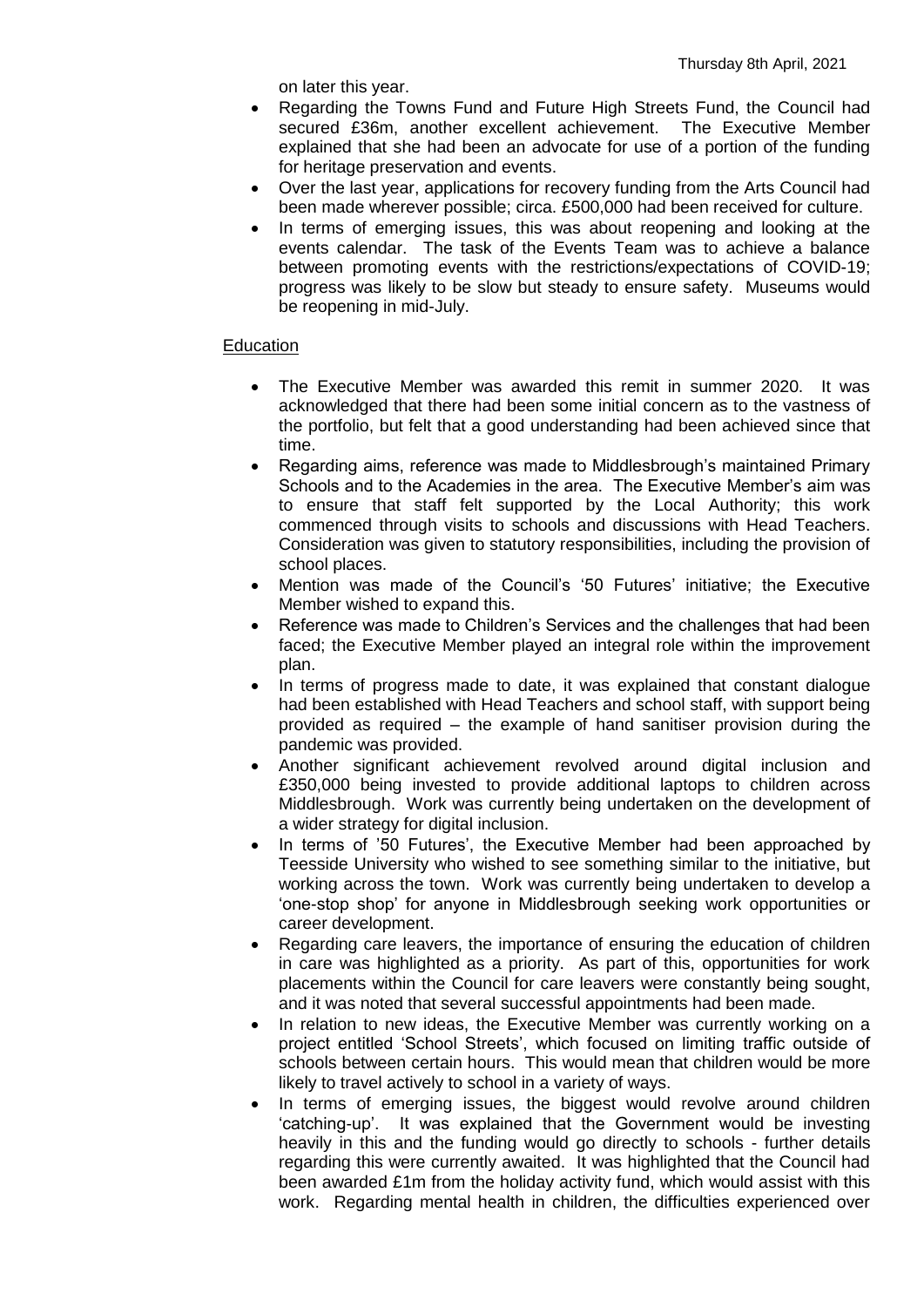the last year in respect of this were noted. School attendance, particularly for vulnerable learners, was also highlighted as an emerging issue. Members heard that attendance was currently 93% in Middlesbrough versus 94.5% nationally.

Following the update, Members were afforded the opportunity to ask questions.

A Member made reference to AIM and queried why this work had previously been discontinued. In response, it was explained that this had been undertaken by the previous administration. Work had been undertaken to reintroduce this and was proceeding well. Reference was made to ASB issues being experienced and the importance of these being reported by residents to Councillors and to Cleveland Police. A Member supported these views and commented on the importance of giving feedback to those reporting issues.

A Member made reference to heritage preservation, to the Old Town Hall and St. Hilda's. A congratulatory message was conveyed in light of the funding that had been received; the Member commented that they would like to see a plan as to how this would be brought back. In response, the Executive Member explained that the Old Town Hall building needed to be made safe. There had been some commercial interest in the building previously, but funds necessary to make the building safe had reduced interest. Ideas to develop the building would be progressed once it had been made safe.

A Member made reference to Albert Park and the condition of the fountain within it, which was felt required investment. In response, the Executive Member acknowledged this point.

A Member made reference to developments made in respect of the Southlands Centre and expressed disappointment over a lack of communication/engagement with Ward Councillors. It was requested that Ward Councillors be kept updated in respect of progress made in order to help them support their residents. In response, the Executive Member acknowledged this point and explained that Ward Councillors would be fully involved in the future.

A Member made reference to community grant funding and back alley gates, and explained that some gates had been removed. It was queried whether residents could apply for grant funding in order to have gates re-installed. In response, the Executive Member explained that this could be achieved; contact could be made with either the Executive Member or the Neighbourhood Manager to discuss this.

In response to an enquiry regarding the operation of the Street Warden service and AIM, the Executive Member explained that meetings were operational in nature and not attended by Councillors. Updates in respect of AIM could be provided by the Executive Member at the request of individual Councillors, but meetings were operational. There was also potential for monthly round-ups to be provided to Ward Members, if deemed appropriate.

A Member commented that the additional IT equipment provided to schools during the pandemic was extremely welcomed and a great effort by the Council. In response, the Executive Member commented that the Department for Education delivered 10,000 laptops in Middlesbrough; the remit was to help those children 'slipping through the net', e.g. children not seen as disadvantaged, but whose parents would struggle to fund such devices, particularly if there was more than one child in the household.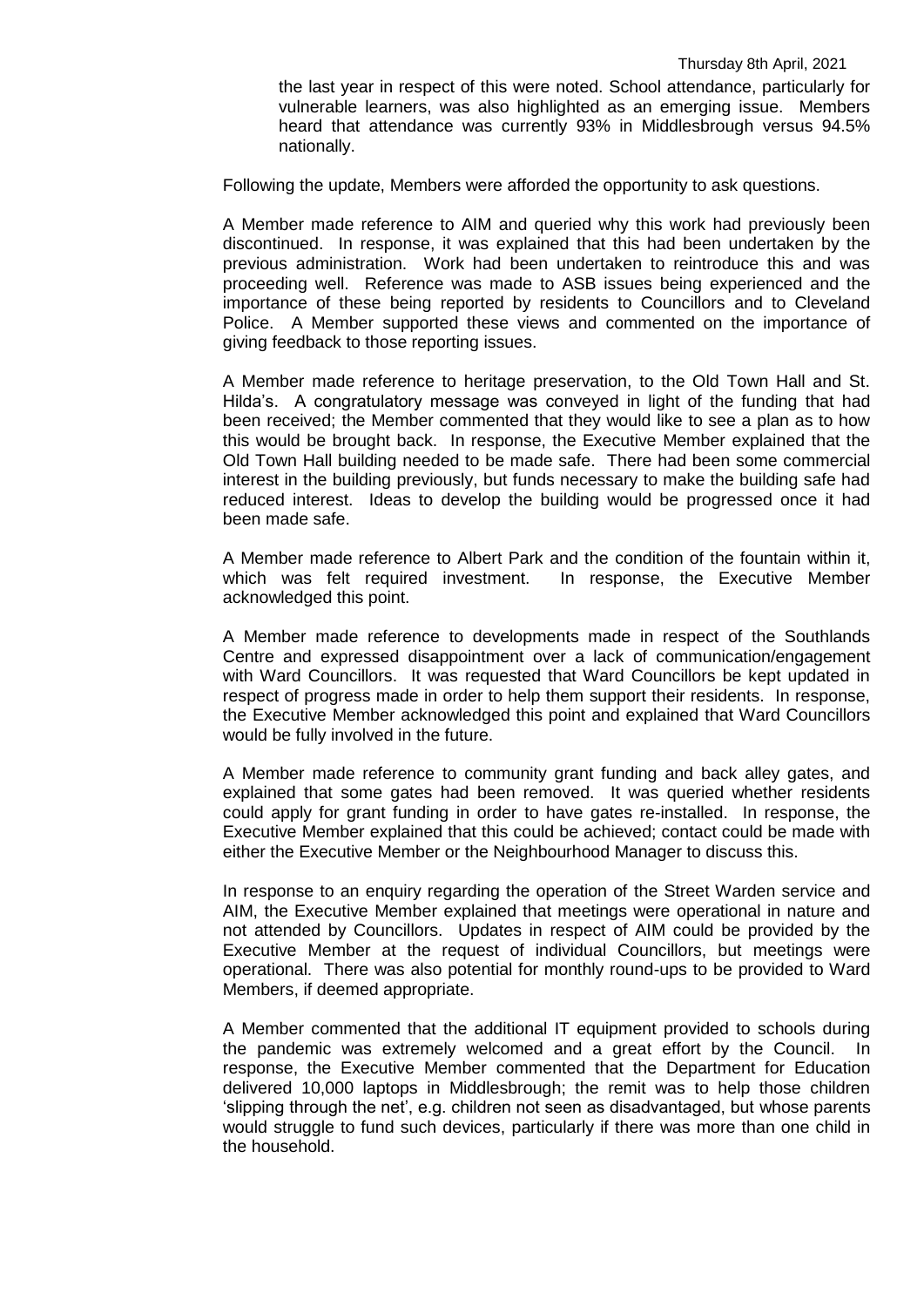In response to a request for further information regarding the Street Warden service, the Head of Stronger Communities agreed to provide a budget breakdown for staffing and equipment for the service. In addition, statistical information in respect of Fixed Penalty Notices and court action would also be provided. In terms of Public Space Protection Orders, it was explained that the majority of actions were instructions, i.e. warnings, concerning a change of behaviour, as opposed to being concerned with income generation.

A Member made reference to locality working and commented on the excellent work being undertaken in terms of providing wraparound support to children in care. The Executive Member welcomed these comments and felt that, once restrictions had been lifted and individuals could physically attend buildings, the service would develop further.

A Member made reference to AIM and issues such as fly tipping, and queried what work could be undertaken to increase reporting; in instances where individuals would not be willing to report matters, the alternative to that was queried. In response, the Executive Member acknowledged this point. It was explained that, as representatives, those in attendance at AIM meetings would be expected to raise any issues; it was understood that not all residents would feel comfortable raising issues.

A Member made reference to school uniforms and work being undertaken in this regard, and queried whether any further information was available. In response, the Executive Member advised that research and discussion had been undertaken with schools and it was hoped that a report would be available in the near future.

A Member made reference to AIM and queried the inclusion of matters such as fly tipping - the Executive Member confirmed that this was included. Reference was made to the Flying Squad initiative (the responsibility for which lay within a different Executive portfolio), which tackled fly tipping. Other issues, such as bin fires could also be reported. All information would be pulled together by the Data Analyst to look at those issues. It was confirmed that, when residents reported issues, they were not required to leave their personal details.

In response to a query regarding AIM and the provision of feedback to Councillors and residents, the Executive Member indicated that the Police did produce Ward newsletters, but felt that the potential for an AIM newsletter could be looked at.

A Member made reference to the Flying Squad team and queried how many members of staff it had, and whether Street Wardens also supported the service. In response, the Head of Stronger Communities advised that there were eight members of staff in total – four teams/vehicles with two in each. Four of the officers had previously worked in what was an Environment Services team, and four were Environmental Enforcement Wardens who had already been dealing with fly tipping enforcement.

In response to an enquiry regarding the potential timescales for permitted outdoor gatherings, Members heard that an Orange Pip event was being planned to take place in August. The Head of Culture advised that teams were cautiously looking at events, with different scenarios being worked on depending upon Government guidance being received. The Executive Member highlighted the Council's achievement in being named best digital MELA this year.

A Member made reference to fly tipping and commented that feedback was not always received in terms of reported incidents. In response, the Executive Member indicated that this issue fell under the Executive Member for Environment's portfolio, but this comment would be forwarded. Reference was made to the Flying Squad and consideration given to publicity and awareness raising around fly tipping.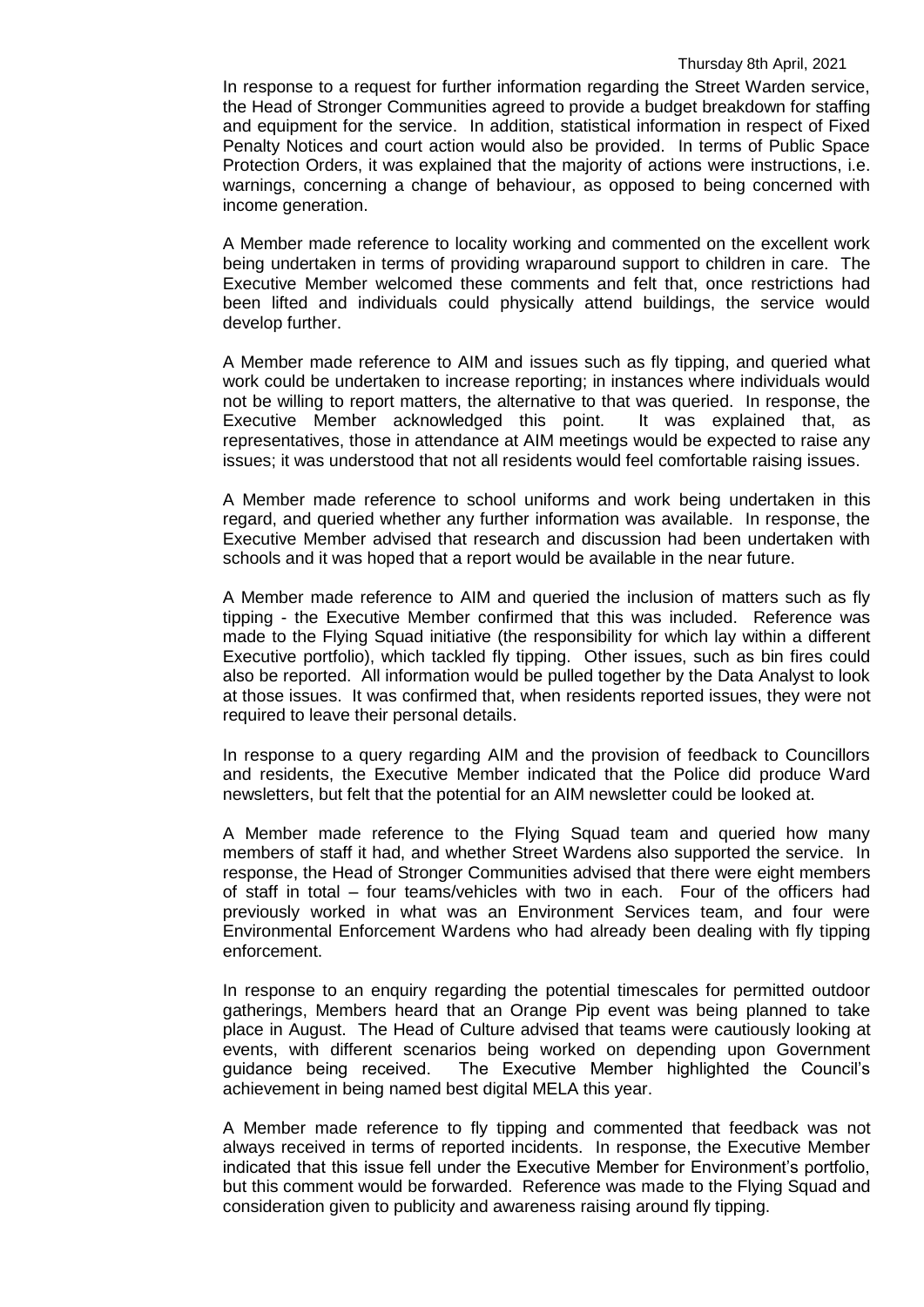A Member commented on the reopening of the Town Hall and queried the possibility of holding a relaunch event. In response, the Executive Member felt that this could be celebrated when permitted.

In response to an enquiry regarding the scope of the Executive Member's portfolio and management of the remit, the Board heard that progress and successful management had been achieved through positive working relationships with officers, and holding regular meetings.

The Chair thanked the Executive Member and officers for their attendance and contributions to the meeting.

**AGREED** that the information provided be noted, and the agreed action be undertaken.

#### 20/104 **MIDDLESBROUGH COUNCIL'S RESPONSE TO COVID-19**

The Chief Executive delivered a presentation to update the Board in respect of the Council's response to COVID-19.

With regards to responses to previous OSB queries, the following information was provided:

- Following an overview of the revisions to be made to the Outbreak Control Plan in light of Lockdown exit arrangements being provided, a query around potential impact of revisions was made. In response, the Chief Executive advised that in order to provide assurance that relevant systems and processes were in place to respond to outbreaks, enduring transmission and any new variants that may emerge, the OCP was updated / revised as follows:
- 1. Care homes: enhanced support extended into care settings to include supported housing, extra care housing and children's homes and the testing regime in care homes;
- 2. Schools: enhanced support was now available to schools, including testing in schools and at home;
- 3. High risk settings and the support to reduce risk in those settings;
- 4. Updated testing section detailing all the symptomatic and asymptomatic testing available;
- 5. Local contact tracing approach added, including support to isolate and local discretionary financial support;
- 6. Surge capacity section added describing approach to surge testing for variant(s) of concern;
- 7. Sections added on community insights, tackling enduring transmission and building COVID-safe communities;
- 8. Section added on vaccines and improving uptake in all communities to minimise health inequalities arising from differential uptake in communities; and
- 9. Section added on lessons learnt and feedback to Government.
- Following an update being provided on up-to-date vaccination numbers in Middlesbrough, confirmation of numbers had been sought as the totals of the age categories did not tally with the overall total. The Chief Executive advised that these totals, provided at the March 2021 meeting of OSB, included only specific priority groups, so excluded (for example) health and social care and care home staff, and those in priority groups five and six that had already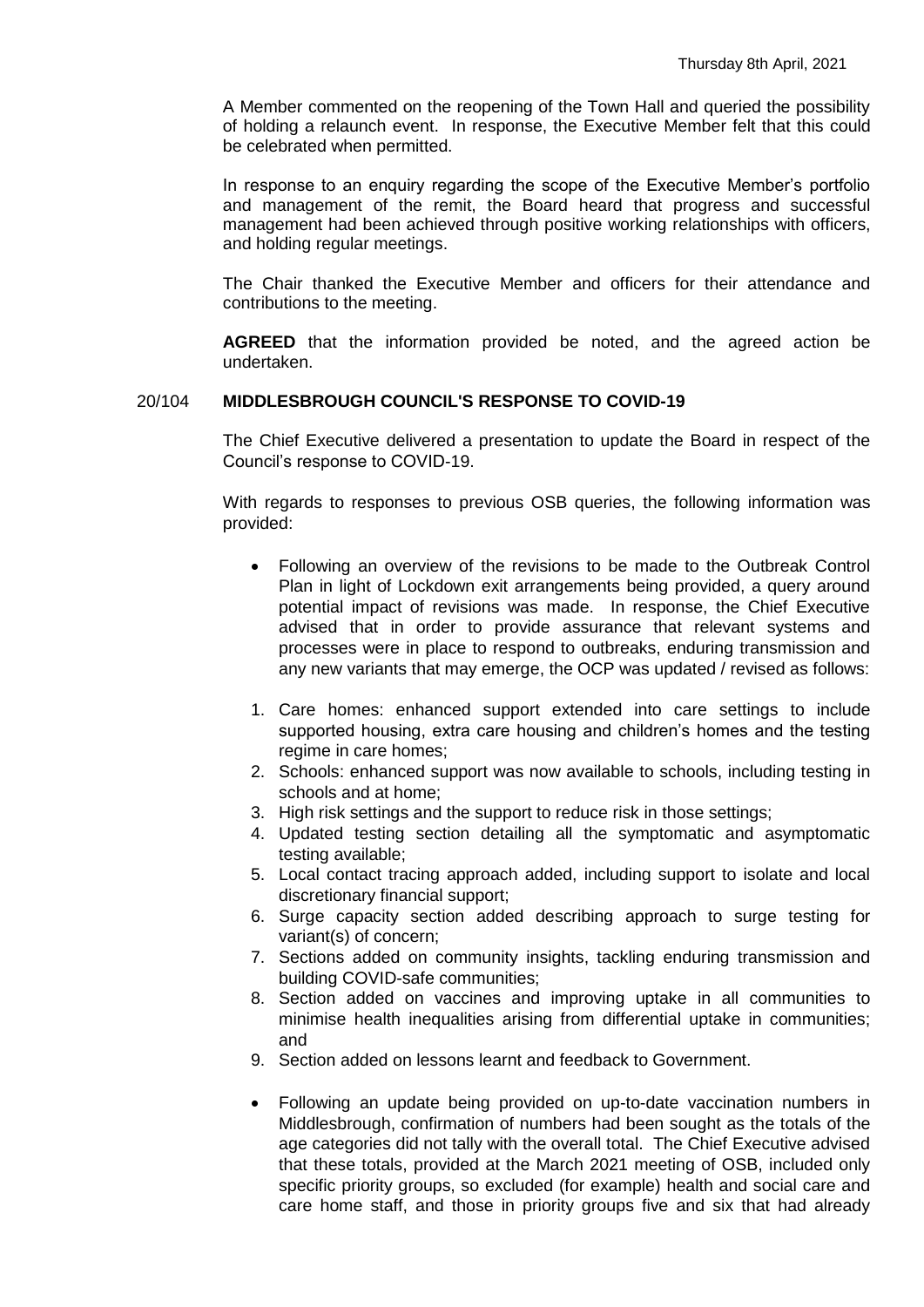been vaccinated.

- Community testing numbers were shared and a Member had sought confirmation of numbers tested versus numbers of positive cases confirmed across all sites as a result. The Chief Executive advised that the total number of tests was 2,883, with 26 total positives (0.90%).
- Following discussion of vaccination hesitation and a request for provision of vaccination refusal rates, by ethnicity, the Chief Executive advised that data provided by the Primary Care Network (not specifically Middlesbrough) which had a combined population of 160k (against Middlesbrough's population of 149k and therefore not directly comparable) showed emerging vaccine inequalities (as at 23/03/2021). Work was being undertaken to better understand Middlesbrough's local data, and with the Tees Valley Clinical Commissioning Group to develop a Vaccine Equity Plan, to increase uptake of the vaccines across all communities in Middlesbrough and narrow the above gaps over the coming weeks.
- Following a request for confirmation of the standard PPE provision to Care Homes, the Chief Executive advised that PPE supplies were distributed to health and social care providers (top-up emergency supplies only); education settings; homeless provision; Local Authority staff; testing sites; Domestic Violence refuges; mental health community care; personal assistants; supported living services, extra care provision, and day services. The standard list of items available were face masks (various), gloves, aprons, visors, eye protections, gowns (surgical and non-surgical) and hand sanitiser.

In terms of the latest local COVID-19 data, as at 7 April 2021 the rolling seven-day rate of cases per 100k of the Middlesbrough population was as follows:

- Four new cases had been added to the system on 7 April 2021;
- 48 new cases had been diagnosed in the last seven days;
- 34.0 rate per 100k of population (last seven days); and
- 261.70 COVID-19 deaths per 100k population.

Regarding Gold Command decisions made between 5 March 2021 and 31 March 2021, on 11 March 2021 the decision was taken for a further £1m of additional restrictions grant funding to be made available, with an expectation that any uncommitted funds (£3m for Middlesbrough) would be allocated by 31 March 2021. Single payments of £500 would be made to taxi drivers to cover costs of COVID-19 impact / licensing fees, to a total of £500,000. Once further guidance was issued, a decision would be made on additional options of spend against a remaining uncommitted £2.5m.

Following the update, Members were afforded the opportunity to ask questions.

A Member queried how GP surgeries would be encouraged to contact those older patients who did not have access to email and/or text facilities. In response the Board heard that patient lists would be obtained and direct contact made via a telephone call. It was anticipated that local contact tracing staff would assist with this.

A Member sought clarification in relation to the provision of home appointments for vaccinations for those over the age of 80. In response, it was explained that this was currently being looked into, particularly in terms of logistical planning.

A Member commended the work of the COVID-19 testing teams at Newport Community Hub, which through his own experience was felt to be very professional and well executed. The Chief Executive acknowledged this point and commended all staff working at the various testing sites for the work being carried-out. A Member echoed these comments and congratulated all involved for delivering this invaluable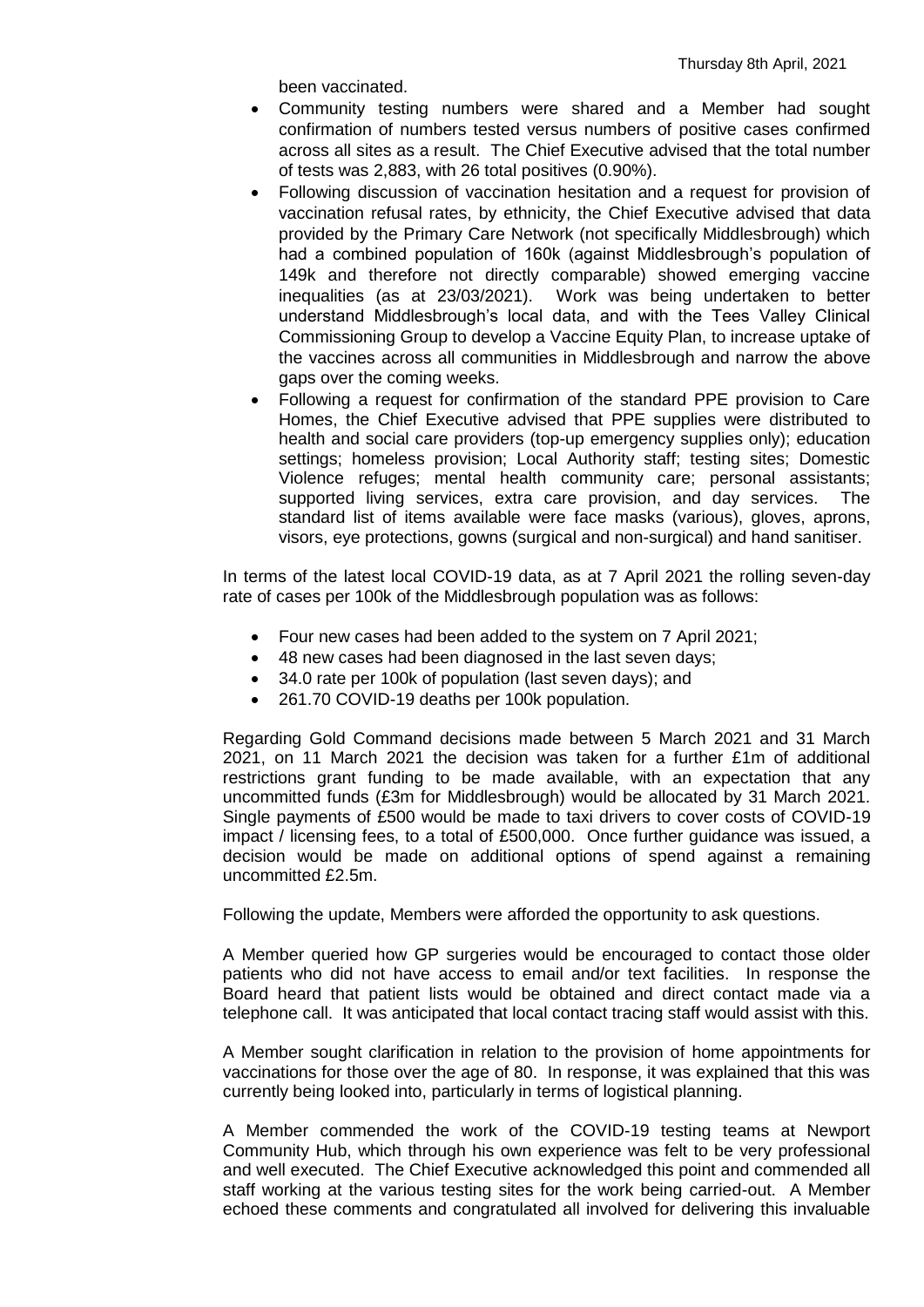#### service.

The Chief Executive highlighted that, from 9 April 2021, anyone could test themselves at home twice per week – planning was currently taking place in respect of this. It was hoped that individuals would be able to attend any one of the four test sites to collect their first test, where they would be assisted in completing it. Subsequent tests could then be ordered and undertaken at home independently. In response to a query regarding how long this initiative would last, it was explained that this was unknown at present, however, it was anticipated to last for some time as it was a national push from Government - alongside the vaccination programme.

The Chair thanked the Chief Executive for his attendance and contribution to the meeting.

#### **NOTED**

#### 20/105 **STRATEGIC PLAN 2020-23 - PROGRESS AT QUARTER THREE 2020-21**

The Head of Strategy, Information and Governance provided an update to the Board, which included the following points:

- This Q3 update was in respect of the previous Strategic Plan, which covered the period October-December 2020, and which was presented to Executive on 16 February 2021;
- A new Strategic Plan was approved by Council on 24 February 2021 the process to begin monitoring and reporting on this plan would begin in the next quarterly report;
- The delivery of the Strategic Plan, which was developed prior to the pandemic, had been impacted by COVID-19;
- In Q3, additional restrictions were seen in response to rising transmission that impacted on individual communities and economies across the country including Middlesbrough; the Executive would receive a report in respect of revised recovery arrangements in due course;
- Achievements made during Q3 were outlined, which referred to improvements in crime and ASB interventions; action to support children with remote learning; progress made in respect of Children's Services and the improvement journey; Future High Streets Fund; completion of the first phase of the town pot hole purge; and submission of new plans for the Boho X development; and
- Strategic risks reference was made to the risk faced in relation to business continuity from the UK's exit from the EU at the end of the transition period in December, which was stood down due to the approval of the trade and security agreement with the EU at the end of December 2020. Risks and longer-term impacts and opportunities, such as the free port, were outlined to the Board, which would be monitored and reported on in future reports.

Following the update, Members were afforded the opportunity to ask questions.

A Member referred to paragraph 17 and the current position in respect of the new commissioning model. In response, it was indicated that an update would be sought from the Director of Adult Social Care and Health Integration and details provided in due course.

In response to a query regarding paragraph 36 and the transformation of the town centre, it was agreed that the Director of Regeneration would be invited to the next Board meeting to brief Members. The Chief Executive indicated that there was a full list of projects that formed the basis for the Future High Streets Fund and the Towns Fund, which would be considered by the Executive in the near future.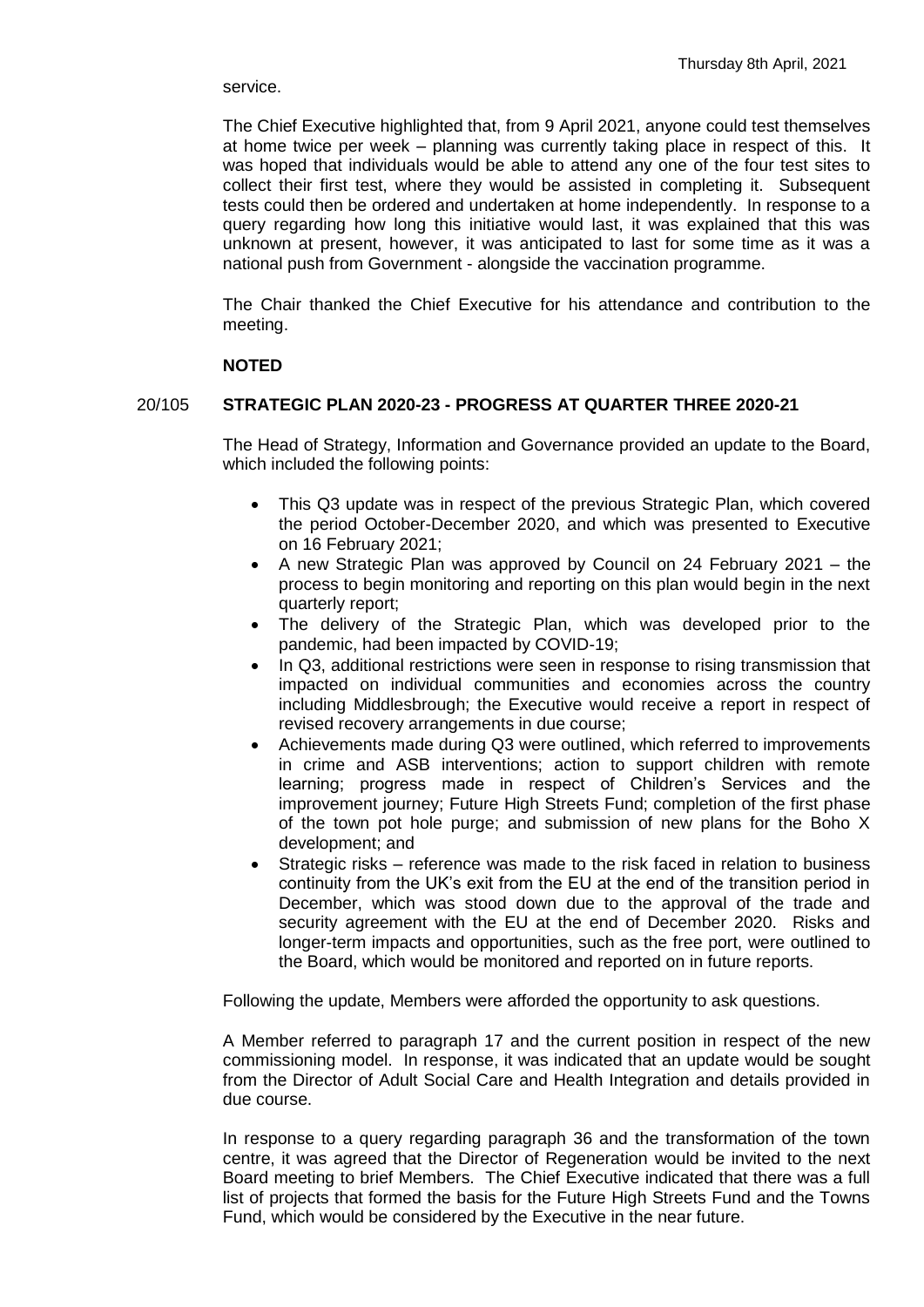A Member referred to paragraph 28 and the increase in the rate of children subject to CPOs. In response to a query regarding management of complex needs, particularly during lockdown, the Director of Children's Services explained that work had been undertaken in this regard; two managed teams had been introduced to the assessments service and assisting with reducing the backlog of work. A decrease had been seen in the number of children subject to child protection plans in very recent weeks; the number of children looked after had also decreased. These decreases had provided resource to help improve practice. It was acknowledged that this was a steady work in progress; the service was on a three-year improvement journey.

A Member referred to paragraph 45 and the number of new jobs attributable to the Investment Prospectus; details were sought in respect of the target figure, together with the locations and status of the jobs. In response, the Head of Strategy, Information and Governance indicated that this information would be sourced from the Investment Prospects Tracker and forwarded accordingly.

A Member made reference to paragraph 15 and queried whether the figures stated in respect of Anti-Social Behaviour represented incidents or reportings, and whether (for example) the 46% increase in Hemlington was relative to that area or Middlesbrough as an entirety. In response, the Board was advised that figures related to reported incidents and were relative to the previous quarter, but further information in terms of the absolute numbers would be obtained and circulated.

The Chair thanked the Head of Strategy, Information and Governance for his attendance and contribution to the meeting.

**AGREED** that the information provided be noted, and the agreed action be undertaken.

### 20/106 **REVENUE AND CAPITAL BUDGET - PROJECTED OUTTURN POSITION AS AT QUARTER THREE 2020/21**

The Director of Finance and the Head of Financial Planning and Support provided an update to the Board; the following points were highlighted:

- The information detailed in the report was separated into two elements: COVID-19 related and non-COVID-19 related;
- The total projected outturn at the end of the year was £2.796m, which represented an underspend of £294,000 on non-COVID elements, and a cost of almost £3.1m on COVID-19 elements;
- Paragraphs 79-91 of the report detailed expenditure against the Investment Strategy, which had a revised budget of £50.363m. The current latest estimated outturn was £45.915m; there was a £5m underspend mainly due to delays in COVID-19;
- Paragraphs 92-93 of the report indicated that borrowing had reduced by £10.3m in Q3 to £221.7m;
- Total reserves were detailed in paragraph 94, which showed approximately projected to be £28.5m, which could be used and earmarked for particular purposes;
- Appendix 1 of the report detailed virements; Appendix 2 showed the revised Investment Strategy which would be used from this point onwards; and
- The main area of financial effect was in Children's Care (just over £4m). This was an area of concern; full year effects would be seen in respect of this next year.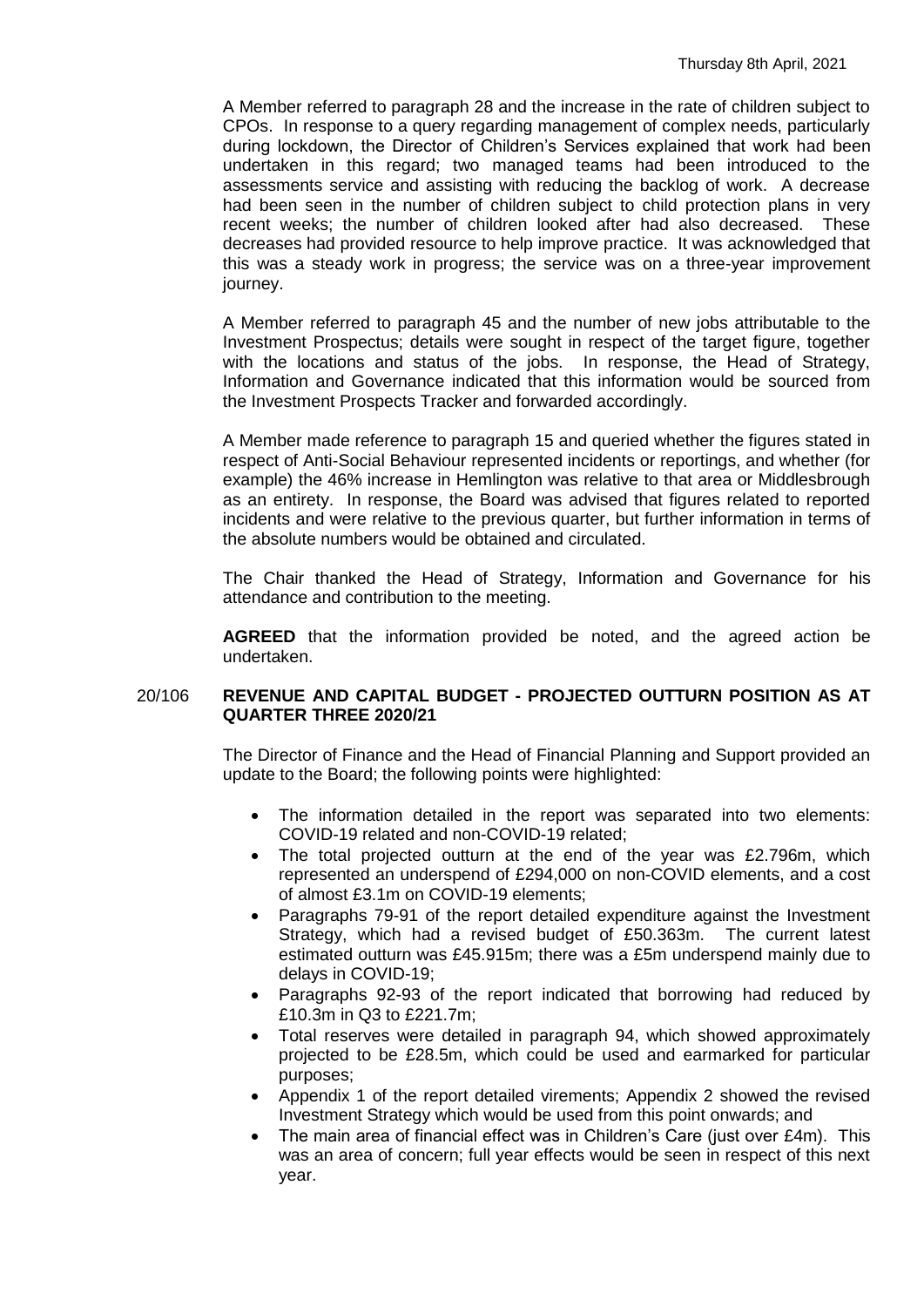Following the update, Members were afforded the opportunity to ask questions.

In response to an enquiry regarding Adult Social Care and Children's Social Care and the potential impact of COVID-19 on those budgets over the coming years, it was explained that this was a concern, but there were a lot of unknowns at present. Consideration was given to increases in Adult Social Care costs and further increases in light of a greater need for home support. It was hoped that a funding review would be undertaken in the near future. It was acknowledged that this was an issue, which would be monitored closely.

A Member made reference to paragraphs 59-63 in respect of income reduction and queried how much of a risk this was going forward. In addition, a reduction to mileage for staff had been noted – it was queried whether this would be pursued at the current time and/or whether this would be revisited. In response, it was explained that the reduction in the mileage rate would be revisited in September by the Executive. This matter had been postponed due to the pandemic, during which time a reduction in mileage had been seen. There was a need to monitor the income longer-term, which was ultimately why as many reserves as possible needed to be built-up. The authority was not necessarily going to receive all of the income that had been received pre-COVID-19, which provided reasoning as to why some COVID-19 contingencies had been built into the budget in future years.

A Member referred to the balance of reserves and sought reassurance that matters were in hand and that there had not been any significant (recent) changes. In response, it was indicated that, in the budget report, the General Fund Reserve had been increased from £9.4m to just over £11.5m in anticipation of this. The aim was to increase reserves without affecting service provision.

A Member made reference to Appendix 2 and queried the anticipated return on the £26m that was being channeled into the Boho X development. In response, the Head of Financial Planning and Support advised that he would source further information regarding this.

The Chair thanked the Director of Finance and the Head of Financial Planning and Support for their attendance and contributions to the meeting.

**AGREED** that the information provided be noted, and the agreed action be undertaken.

#### 20/107 **SCRUTINY CHAIRS UPDATE**

The Scrutiny Chairs/Vice Chairs provided updates in respect of the work undertaken by their respective panels since the last meeting of the Board.

#### **NOTED**

### 20/108 **ANY OTHER URGENT ITEMS WHICH, IN THE OPINION OF THE CHAIR, MAY BE CONSIDERED.**

#### North East Scrutiny Network

The Chair advised that she had attended a meeting of the North East Scrutiny Network on 26 March 2021. This covered the region and the aim of the group was about sharing information, knowledge and experience; it was not a decision-making body. The meetings met on a quarterly basis. During discussion at this meeting, it was agreed that six individuals from each Local Authority would be invited to attend. It was felt that this would be a useful forum for Scrutiny Chairs. It was explained that presentations were delivered from the Centre of Governance on Health and Housing